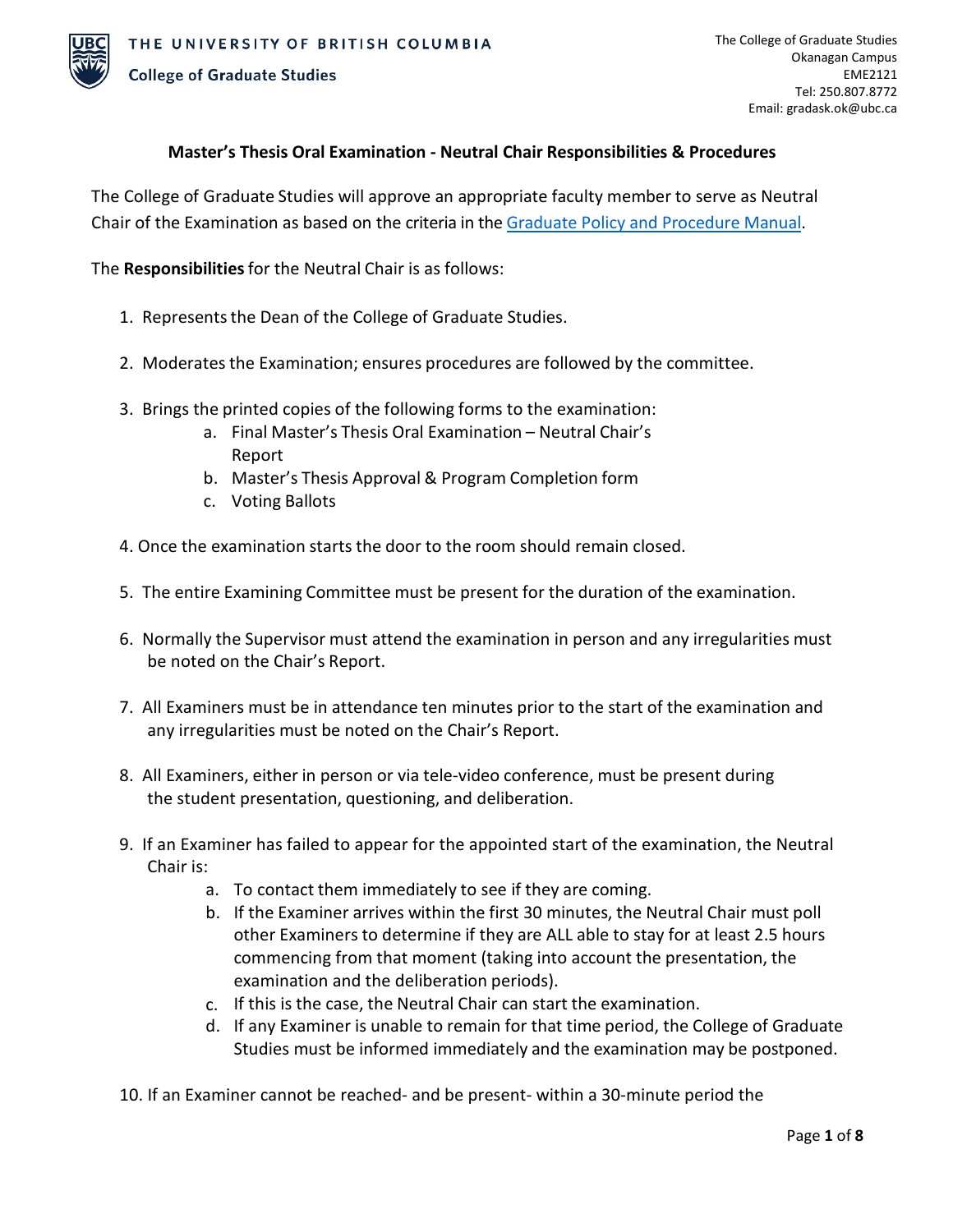

Neutral Chair must:

- a. Postpone the examination;
- b. Contact the College of Graduate Studies immediately either by phone at 250.807.8702 or email all of the following: [deanna.roberts@ubc.ca](mailto:deanna.roberts@ubc.ca) and [gradtheses.ok@ubc.ca.](mailto:gradtheses.ok@ubc.ca)
- 11. If video conferencing fails for longer than 5 minutes, the Neutral Chair advises the committee the remainder of the exam will be conducted via teleconference.
- 12. States that no audio or video recording and/or pictures are to be taken during the exam.
- 13. States that no committee member or audience member are allowed to use Skype through their own computer.
- 14. Does not vote or ask questions of the student or regarding the thesis.
- 15. Facilitates the examination and deliberation and marks the "straw vote" recommendations on the Final Master's Thesis Oral Examination – Neutral Chair's Report.
- 16. Comments on the overall proceedings of the examination on the Final Master's Thesis Oral Examination – Neutral Chair's report.
- 17. Submits the Final Master's Thesis Oral Examination Neutral Chair's Report within two (2) business days following the examination.
- 18. If an Examiner alleges academic misconduct during the examination or in the post- examination discussion, the Neutral Chair must:
	- a. Suspend the examination;
	- b. Contact the College of Graduate Studies immediately either by phone at 250.807.8702 or email all of the following: [deanna.roberts@ubc.ca](mailto:deanna.roberts@ubc.ca) and [gradtheses.ok@ubc.ca.](mailto:gradtheses.ok@ubc.ca)

The **Procedures** for the Neutral Chair is:

- 1. Introduces the Candidate and Examining Committee.
- 2. Announces the procedures for the examination to the candidate, examination committee and audience. These procedures (summarized) are:
	- a. Candidate has 10 30 mins to present his/her thesis without interruption.
	- b. After the student's presentation, audience members who are unable to stay are directed to leave the examination.
	- c. Question period of 2 to 3 rounds of questioning from the Examining Committee (up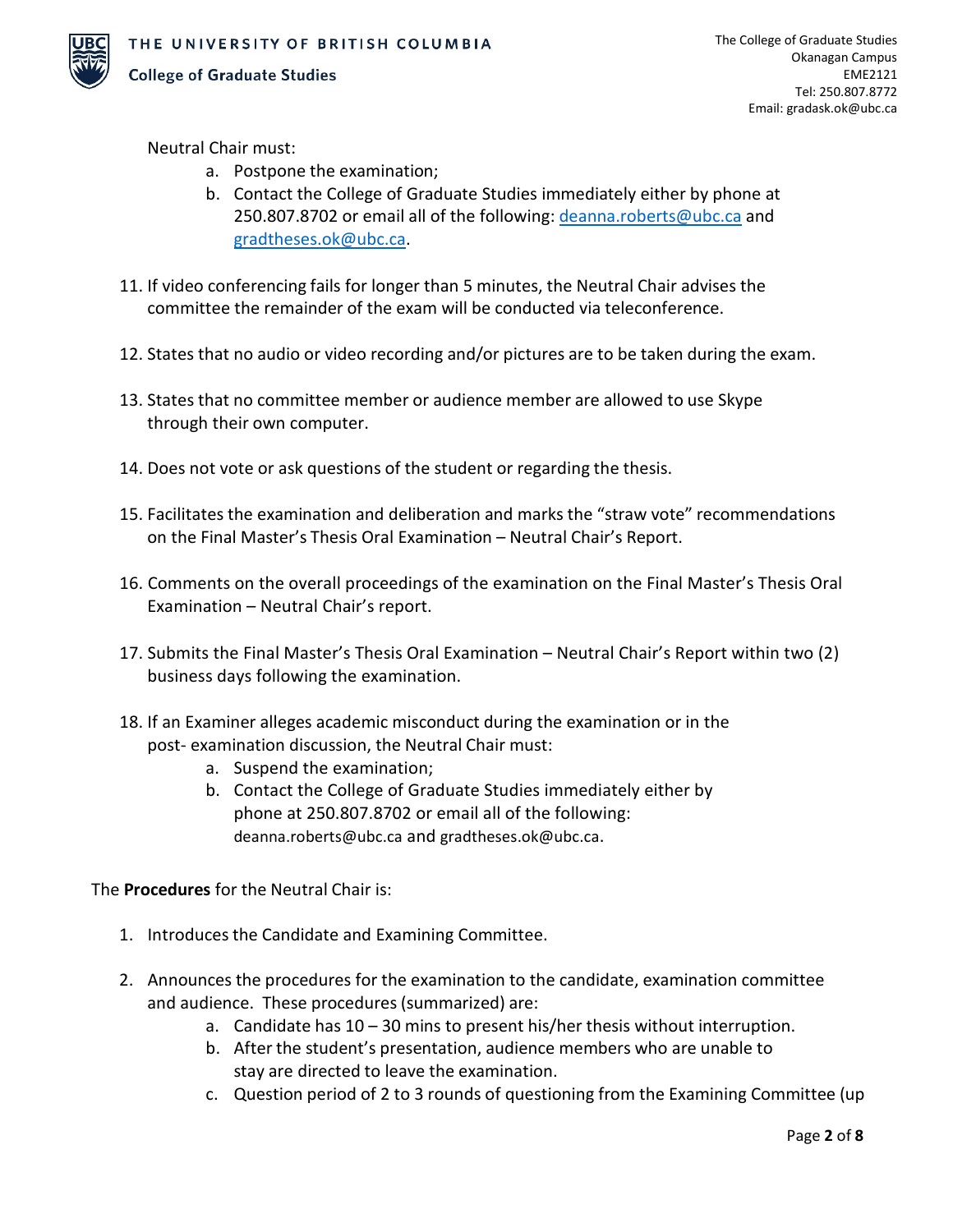

to 2 hours).

- d. If time allows, questions from the audience.
- e. Requests audience and student to leave for the in-camera session (30 mins). f. Records the "straw vote" from the ballots on the Chair's report.
- f. Calls the student back in to announce the recommendations.

## **The Examination Starts**

- **3. Invites the candidate to present a synopsis of the thesis and states:**
	- a. The presentation should be  $10 30$  minutes in length.
	- b. That they may speak from notes and may use audio-visual equipment, but must not read the synopsis.
	- c. Stop the presentation if it exceeds 30 mins.
- 4. Calls upon Examining Committee to pose their questions to the candidate in this order:
	- a. University Examiner.
	- b. Examining Committee.
	- c. Supervisor and Co-Supervisor (if applicable).
- 5. Exercises discretion in managing the question period and may, for example, curb hostile questioning or stop any interventions by the supervisor.
- 6. Allows for two to three rounds of questioning but should proceed (within the allowable period) until Examiners have no further questions.
- 7. Ensures the student:
	- a. Is given reasonable time to answer.
	- b. Has understood the question. If the student understands the question but cannot answer, moves onto the next question.
- 8. Ensures that:
	- a. The supervisor does not attempt to help the student in any way with the answers.
	- b. The Examining Committee are not collaborating amongst themselves on questions.
	- c. The Examiners' editorial comments on the thesis are not discussed at the oral examination.
	- d. If time allows, questions from the audience may be invited.
- 9. Requests that the candidate and all individuals not on the committee leave the room prior to the in-camera discussion.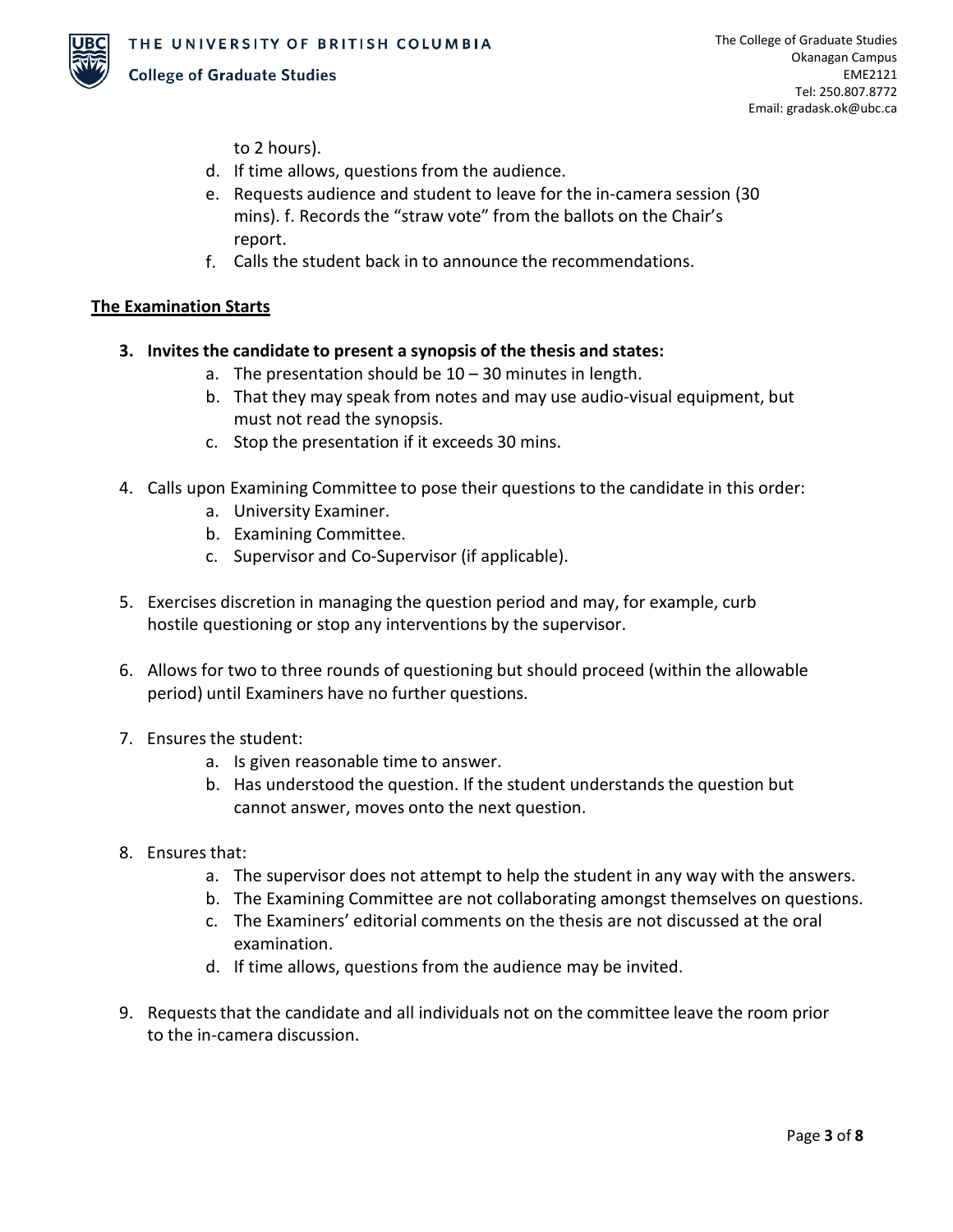

## **In-Camera Discussion**

- 10. Before any discussion of the candidate's performance, the Neutral Chair:
	- a. Passes out the ballots to each Examination Committee member.
	- b. Reads the full list of possible recommendations to the examiners.
- 11. Asks each Examiner to:
	- a. Identify their "straw vote" on the secret ballot i.e. recommending a pass or fail both the thesis and the oral defense.
	- b. Forward their secret ballot to the Neutral Chair.
- 12. If an Examiner is tele-videoconferencing into the examination, the Neutral Chair should:
	- a. Collect the secret ballots from those present.
	- b. Ask those examiners to briefly leave the room.
	- c. Behind a closed door, record the secret ballot of the examiner who is tele-video conferencing.
	- d. Invite examiners back into the room for the official examiners' discussion.
- 13. The post examination discussion begins with:
	- a. The Neutral Chair reading out the different votes from each of the ballots.
	- b. Marking that 1st initial (straw) vote(s) onto the Final Master's Thesis Oral Examination – Neutral Chair's Report.

### 14. If **consensus is not reached**:

- a. After the  $1<sup>st</sup>$  round of discussion, the Neutral Chair is to continue with up to 2 additional rounds of open voting to reach a consensus. **\***
- b. If after 3 rounds of discussion, no consensus is reached the Neutral Chair declares a hung jury and documents this outcome on the Chair's report.
- c. Instructs each committee member to download the Final Oral [Examination](https://gradstudies.ok.ubc.ca/resources/forms/final-oral-examination-committee-member-report/) [– Committee Member Report](https://gradstudies.ok.ubc.ca/resources/forms/final-oral-examination-committee-member-report/) from the CoGS website to record their final vote and rationale for their recommendation.
- d. Indicates the report needs to be submitted to CoGS within 5 business days of the examination.

### 15. If **consensus has been reached the Neutral Chair**:

- a. Proceeds to obtain the signatures from each Examination Committee member on the Master's Thesis Approval and Program Completion form and the Master's Thesis Oral Examination – Neutral Chair's report.
- b. Hands over the "Master's Thesis Approval and Program Completion form"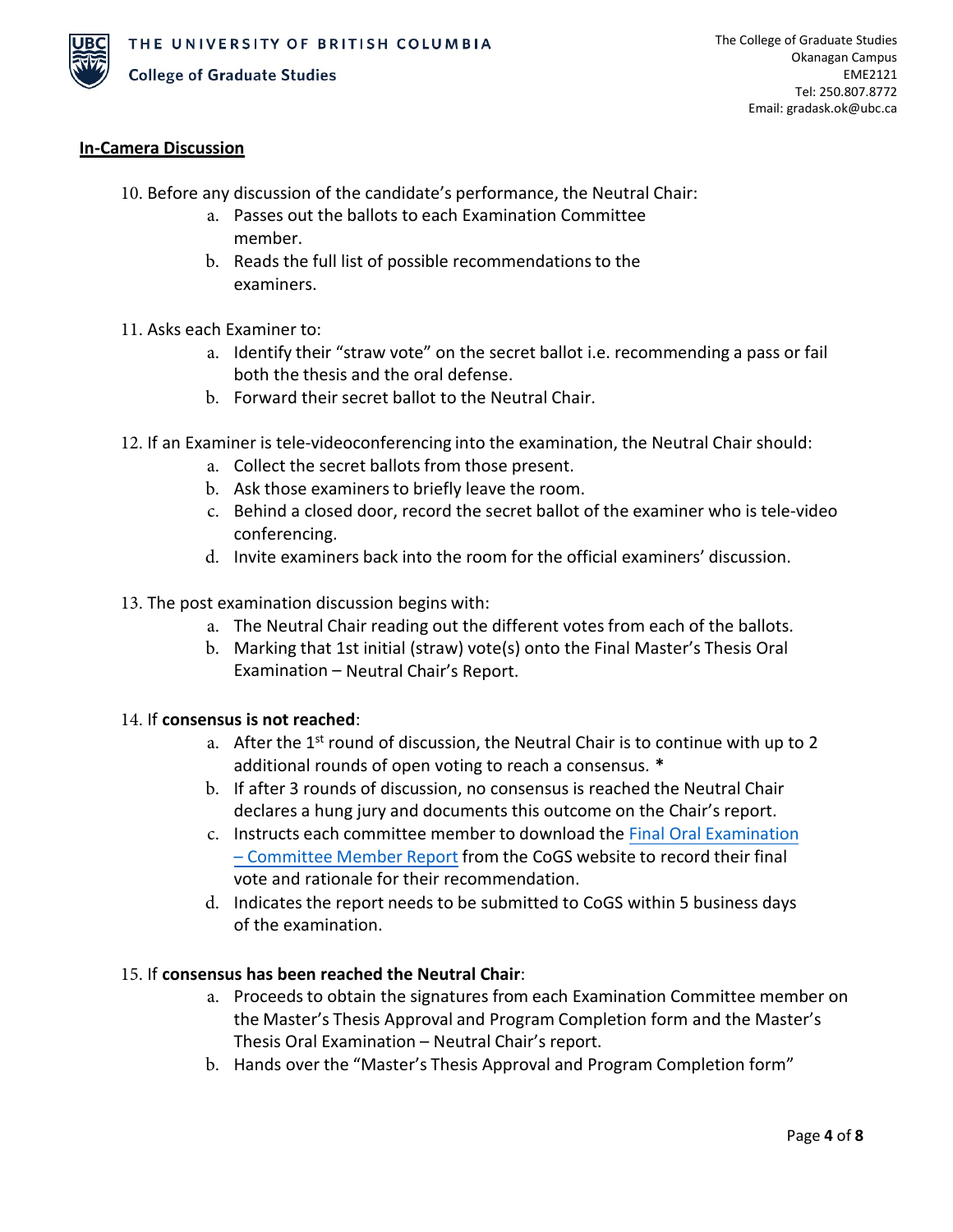

to the supervisor and instructs he/she to hang onto the form until all revisions have been completed. *The Supervisor is to hand in the signed form as part of initiating final submission for the student.*

- **d. Submits the "Master's Thesis Oral Examination – Neutral Chair's report" to the College of Graduate Studies within 2 business days of the exam including the ballots.**
- 16. After deliberation, the Neutral Chair:
	- a. Recalls the candidate and, in the presence of the exam committee, informs the candidate of the recommendations that are to be made to the Dean of the College of Graduate Studies, while avoiding the implication that a final decision has been made.

\***Please note:** if there is contention amongst the examiners, the Neutral Chair may use the written ballots for each subsequent vote, including the final vote.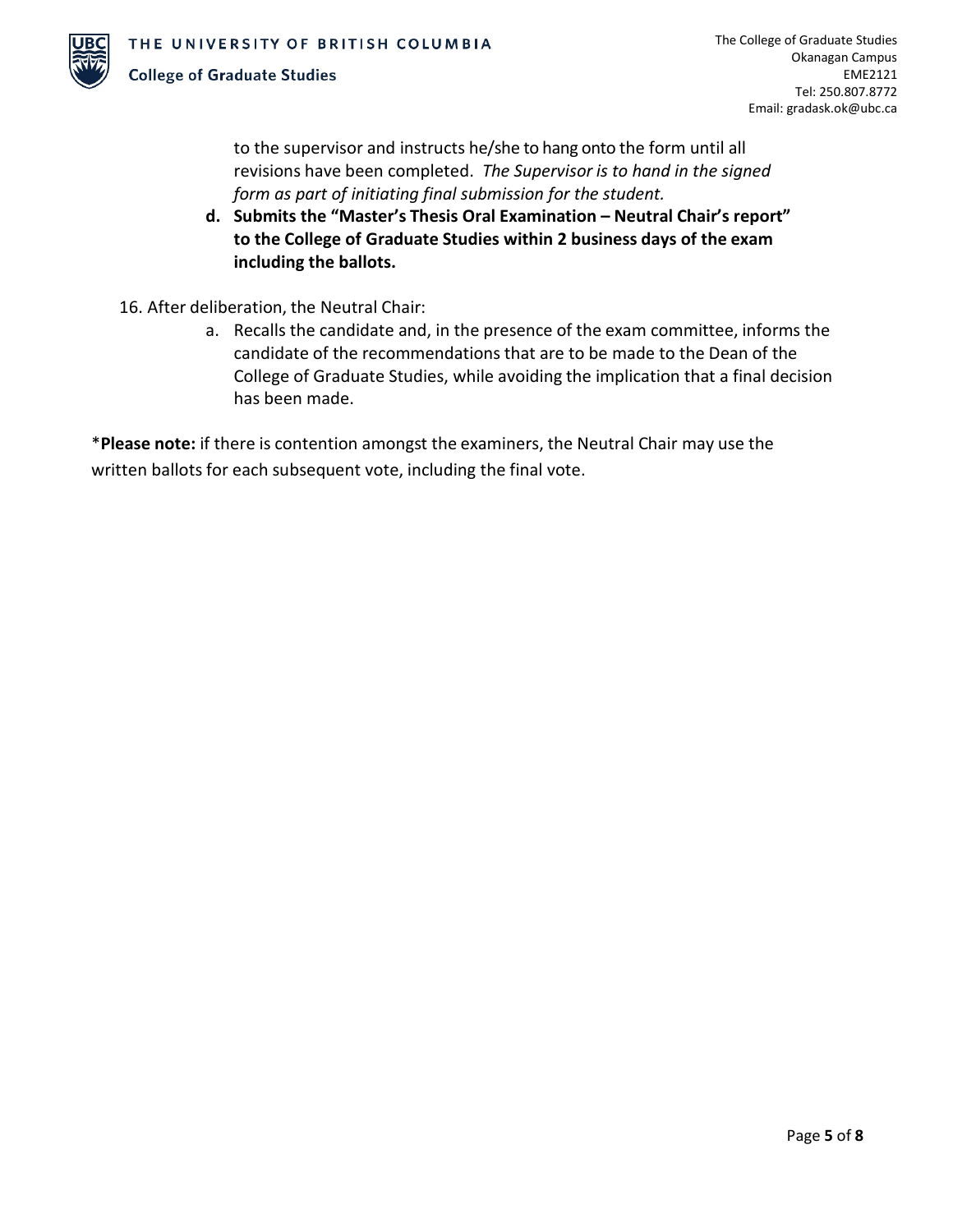THE UNIVERSITY OF BRITISH COLUMBIA

#### **College of Graduate Studies**

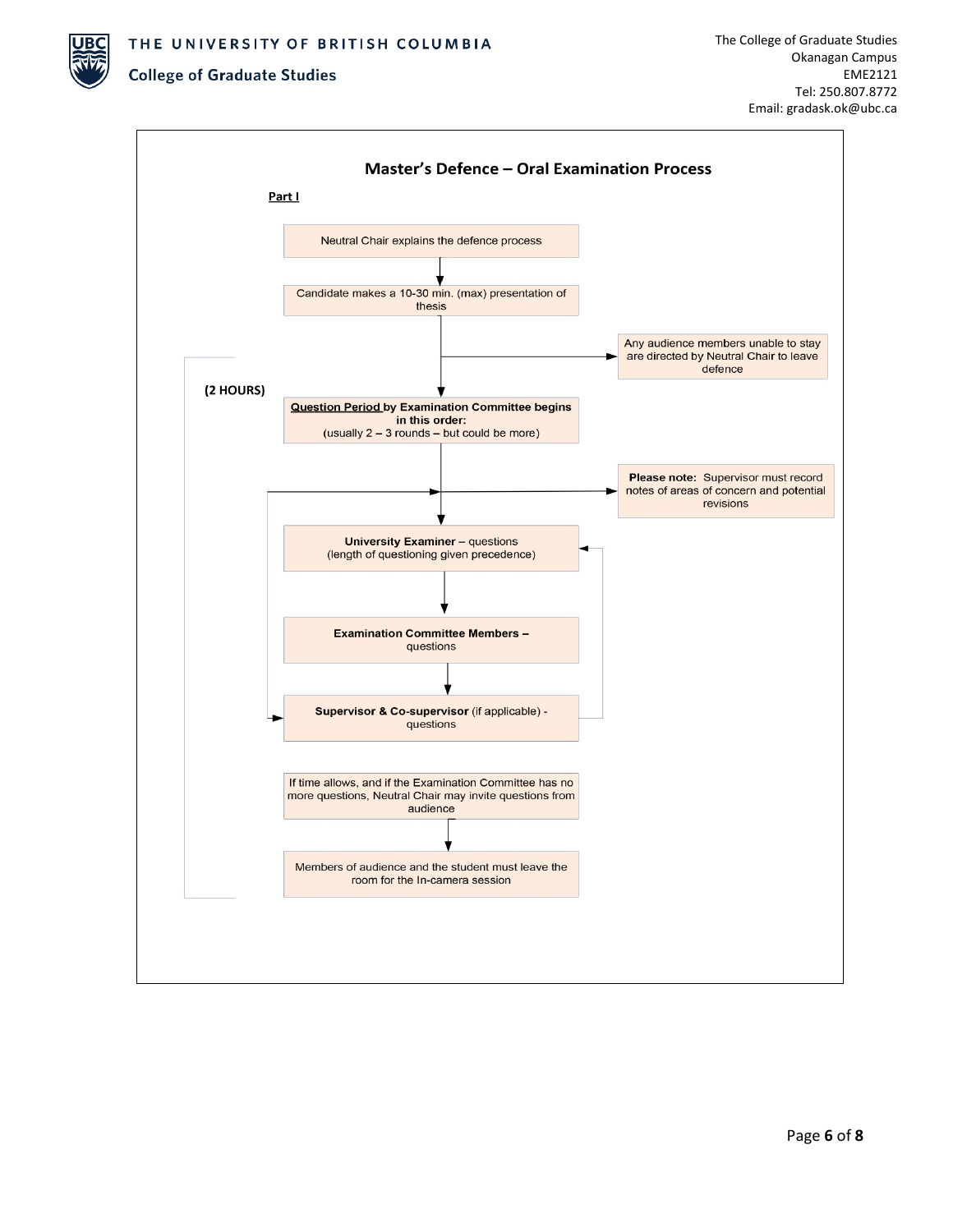

## **College of Graduate Studies**